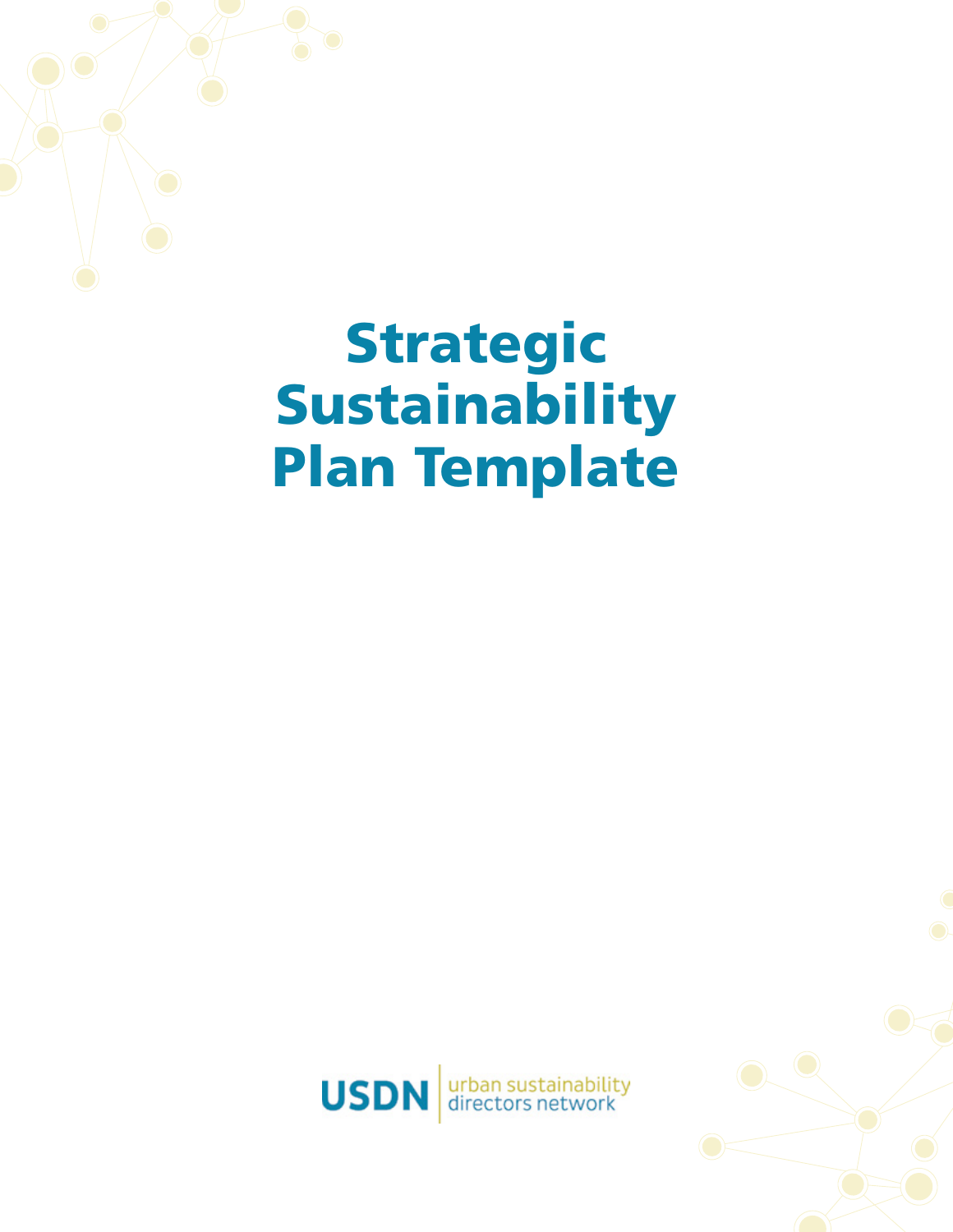*[Insert Event Logo]*

*[What follows is a Strategic Sustainability Plan template. Sections in brackets, with orange font, either prompt you to input event-specific information or provide more guidance. The bracketed sections should be deleted upon finalizing your Plan.]* 

*[Event Name]*  **Strategic Sustainability Plan**

## **About the event**

- *a. [insert the name and purpose of event]*
- *b. [insert the event's date and location to be held]*

### **Statement of Purpose**

The sub-committee on sustainability of the local organizing committee is charged with ensuring the [*Event]* is hosted in a manner that aligns with the values and responsibilities of the host city and its constituents and those of the International Association of Athletics Federation to be accountable for the impacts of the event on surrounding communities, whether social, environmental, or economic, or a combination of the three.

[*Description of the shared values of key event stakeholders and the process which identified those as shared values to inform the work of the sub-committee*]

The charter of the sub-committee on sustainability is to work collaboratively across all aspects of event organization to identify and act on opportunities to reduce environmental impacts, enhance economic impact and support local communities through actions associated with the staging of the [*Event].* The sub-committee understands that concepts of sustainability can be applied to all actions undertaken by organizers, and therefore has sought to identify and engage the appropriate decision-makers from the early stages of planning. A table of sub-committee members, their event-related responsibilities and key projects is below.

Sub-committee members and their event-related responsibilities

| <b>Name/Organization</b> | <b>Title</b> | <b>Key Projects</b> |
|--------------------------|--------------|---------------------|
|                          |              |                     |
|                          |              |                     |
|                          |              |                     |
|                          |              |                     |
|                          |              |                     |
|                          |              |                     |
|                          |              |                     |

Timeline of key activities of the sub-committee

| <b>Activity</b>                                                    | Date/deadline |
|--------------------------------------------------------------------|---------------|
| Submit draft Strategic Sustainability Plan for executive review    |               |
| Finalize Strategic Sustainability Plan                             |               |
| <b>Implement Strategic Sustainability Plan</b>                     |               |
| All reporting and post-event performance documentation/data due to |               |
| members of the sub-committee on sustainability                     |               |
| Submit draft of Event Sustainability Report for executive review   |               |
| Public release and announcement of Event Sustainability Report     |               |
| [other key committee activities]                                   |               |
| <b>Tother key committee activities</b>                             |               |

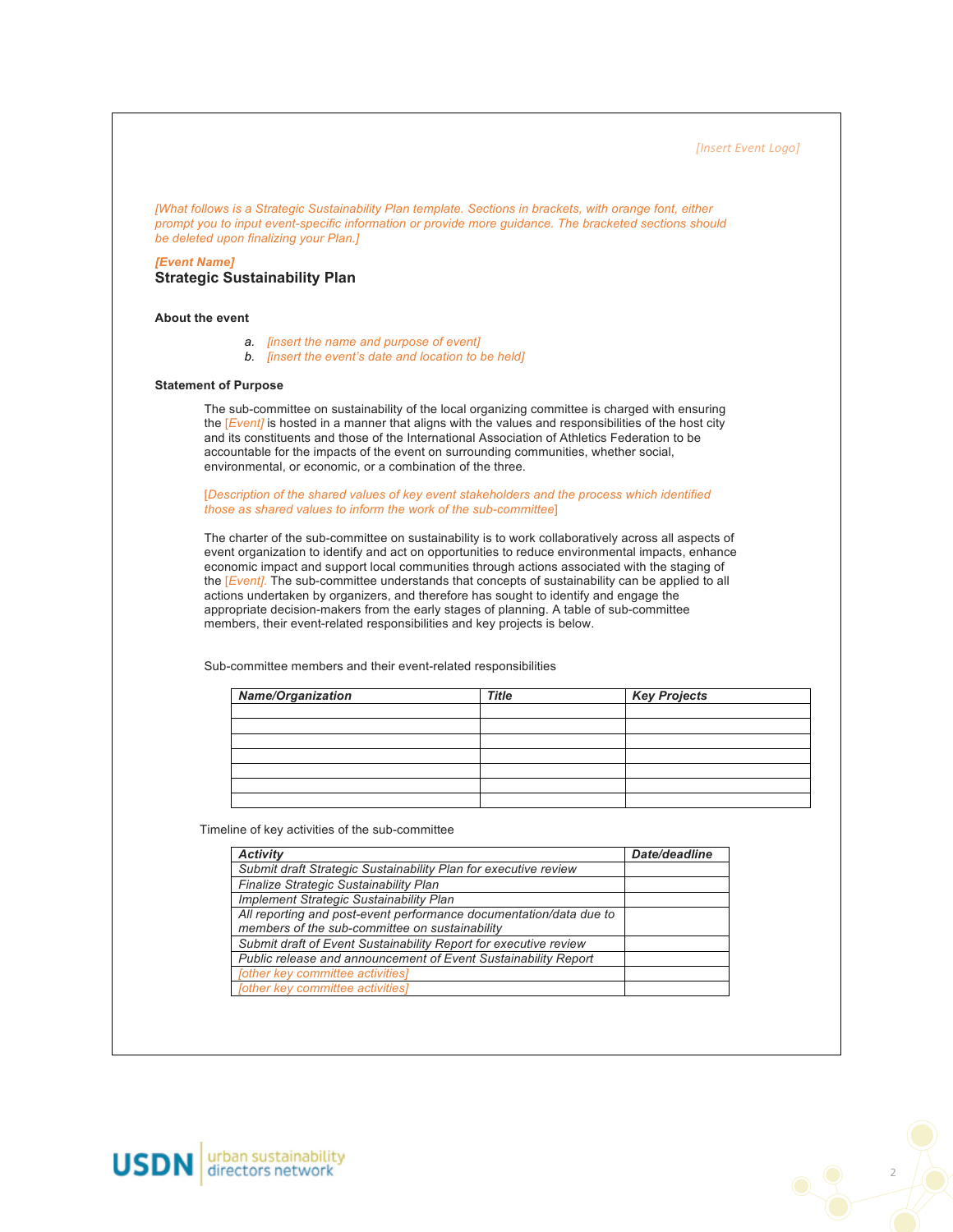**Primary Goals** *[top 2-5 functions of the plan, adjust as needed]*

- 1. Create, launch and run [*Name of the sustainability campaign]*
- 2. Reduce environmental impacts
- 3. Promote social equity, unity, diversity and inclusion
- 4. Produce measurable positive impact to the local economy
- 5. Achieve *[X# credits, or X level]* certification from the Council for Responsible Sport
- *6. [Other key goal(s)]*

## **Initiatives and tactics to achieve primary goals**

Organized according to the five pillars of responsible sport as promoted by the Council for Responsible Sport

1. Planning & Communications

Strategies and Tactics

- Create a strategic sustainability plan
- Publicize intentions and plans
- Publish a sustainability report
	- o Collect all relevant performance indicators as defined in this plan, report key initiatives and successes publicly within 1-3 months after the event
- Site Selection
	- $\circ$  Environmental considerations of sites, venues and infrastructure  $\circ$  Sites that allow for the participation of people with disabilities
	- Sites that allow for the participation of people with disabilities
	- o Community interaction and feedback to mitigate negative impacts on surrounding neighborhoods
- Plan for community engagement and education about sustainability efforts
	- o On-site
	- o Social media
	- o Website
	- Plan for safety & security
	- o Child protection policy
	- Seek sustainability sponsorships and partnership opportunities
		- o Collaborate with marketing to identify opportunities to sell value-add options into sponsorship packages that assist in meeting the sustainability goals of the event and sub-committee on sustainability

Responsible parties and key action items:

| <b>Activity</b> | POC/Who |
|-----------------|---------|
|                 |         |
|                 |         |
|                 |         |
|                 |         |
|                 |         |
|                 |         |
|                 |         |



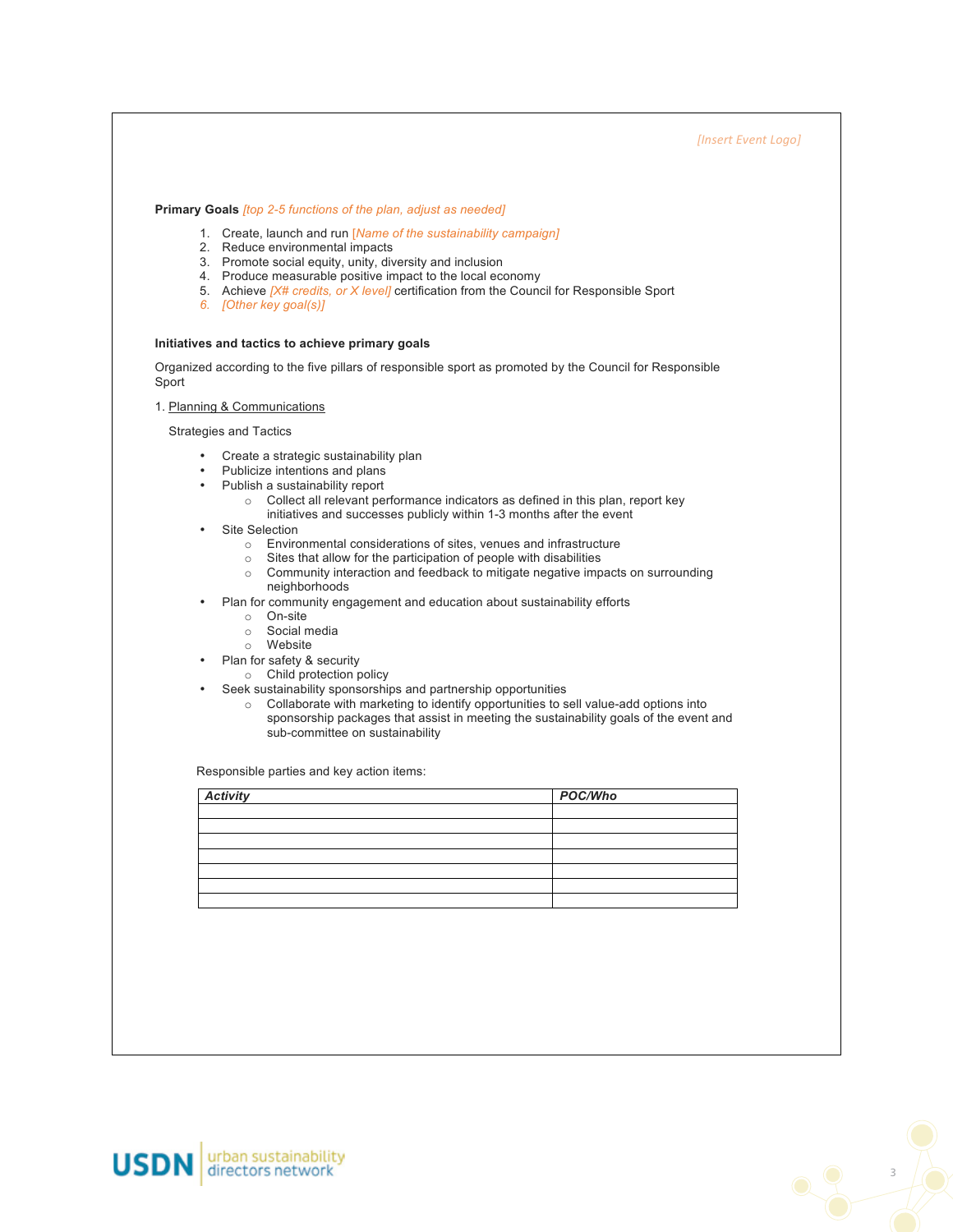### 2. Procurement

Strategies and Tactics

- Adopt a written procurement policy
- Share policy with relevant stakeholders
- Integrate policy with materials management plan o Guidelines for acceptable materials
- Offer healthful, sustainable food and beverage options
- Incorporate language about sustainable food and beverage preferences into bid language for catering and concessions contract(s)
- Track and reduce volume of professionally printed materials

Responsible parties and key action items

| <b>Activity</b> | POC/Who |
|-----------------|---------|
|                 |         |
|                 |         |
|                 |         |
|                 |         |
|                 |         |
|                 |         |
|                 |         |

#### 3. Resource Management

Strategies and Tactics

- Develop a written waste and materials management plan that includes:
	- o Planning for the collection of  $[X, Y, Z]$  'streams' of waste, to be developed alongside the capabilities of the contracted service provider and other community partners
	- o Create simple, clear instructions to inform and train event staff and volunteers
	- o Create a site map that shows waste management collection points, holding and sorting areas
	- o Assign a point of contact for staff, volunteers and on-site service providers who have remaining questions or encounter unique circumstances during the event
	- $\circ$  Inform the event production team about the plan and their responsibilities to ensure success
- Track quantity and destination of waste and other used materials
	- o Include language ensuring the measurement and reporting of quantities and types into the waste hauling service contract
- Strive to divert  $[X]$  % percent of waste generated at the event away from the landfill to other uses (reduce, reuse, recycle, resell, donate)
- Identify materials to be used during event which after the event can be diverted from the landfill.
	- o List which items can be planned for the following diversion options:
		- § Reuse (e.g. signage, wayfinding with no event date)
		- Resell (e.g. high value or branded items with commemorative value)
		- § Donate (e.g. unserved leftover food, lost and found items, construction materials still usable such as scrim, carpet, plywood)

4

- § Recycle (e.g. plastic/PET bottles, aluminum, glass, paper)
- § Compost (e.g. paper plates, napkins and serviceware)
- Measure water consumption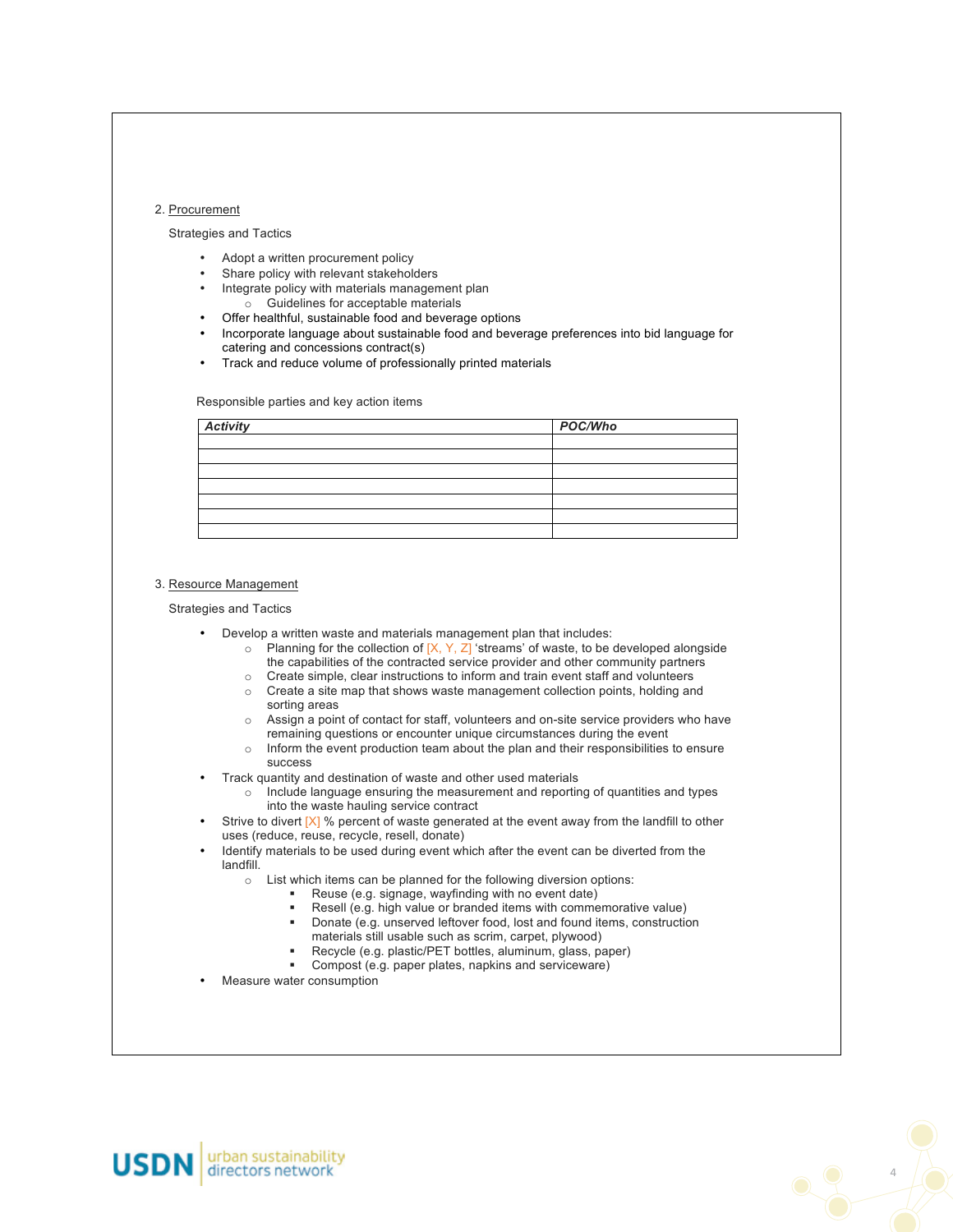#### *[Insert Event Logo]*

- $\circ$  Collaborate with managers of facilities and infrastructure to consider  $\cdot$ ways to conserve where possible
- Measure energy consumption and associated greenhouse gas emissions
	- o Create a list of the ways the event will use energy in the forms of electricity or fuel, including event-related travel, and put systems in place to measure total usage
	- o Obtain information about opportunities to use renewable energy sources for event production purposes
	- o Calculate and report greenhouse gas emissions associated with event energy use using scientific calculator(s)
- Seek offset partnerships and opportunities
	- o Research and identify local experts working on climate change mitigation and gather information about opportunities to support local offsets projects
- Promote public transport
	- o Collaborate with marketing to publicly share information about public transport
	- options for attendees, emphasizing the benefits of those options
	- o Ensure and promote secure bicycle parking
		- Associated costs and savings
		- Responsible parties and key action items
- Associated costs and savings [*Insert the cost and, if applicable, savings of planning and communications strategies and tactics. If you do not know the dollar amount, you can delete this section.]*

Responsible parties and key action items:

| <b>Activity</b> | POC/Who |
|-----------------|---------|
|                 |         |
|                 |         |
|                 |         |
|                 |         |
|                 |         |
|                 |         |
|                 |         |

### 4. Access & Equity

Strategies and Tactics

- Confirm a written statement of inclusivity with executive event leadership o Ensure that the commitment to inclusivity is publicly visible (e.g. internet website)
	- Identify and reduce barriers to participation among under-represented groups o Engage in direct outreach to groups working with disadvantaged or underrepresented community members to find ways to include them in the event
		- o Procure *[X number]* of free or heavily discounted passes/tickets of entrance for distribution to under-represented community members
		- o Work with marketing to identify opportunities for sponsorship packages that include help covering the costs of reducing barriers to participation such as transport and entry fees for disadvantaged community members
- System to receive and respond to requests for accommodations
	- $\circ$  Ensure that potential attendees have an opportunity to make organizers aware of unique circumstances and be responded to in a timely manner, even when accommodations cannot be procured
	- o Host a volunteer or staff training on access, equity and mobility issues including tips to enhance attendee's experience